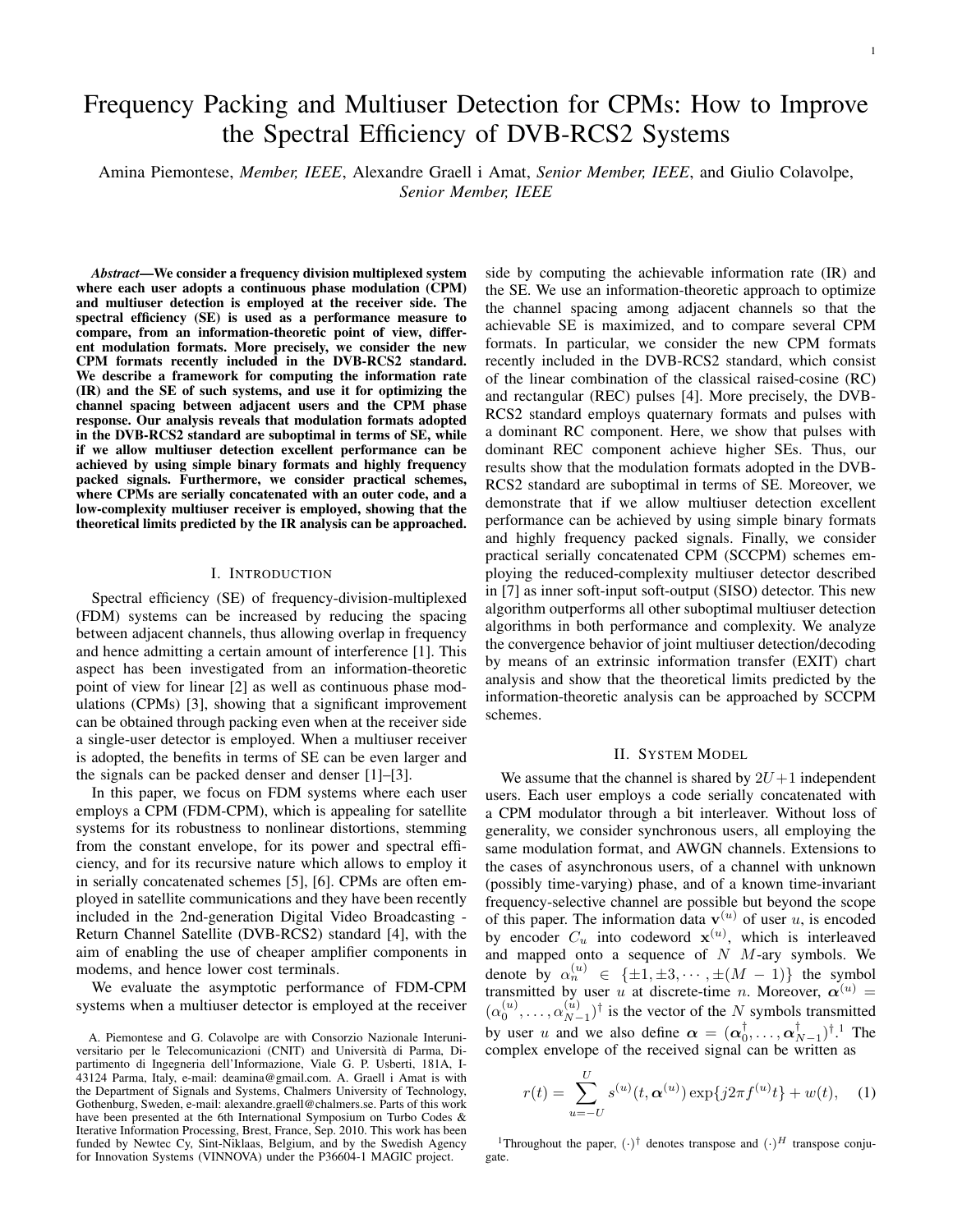where  $w(t)$  is a zero-mean circularly symmetric white Gaussian noise process with power spectral density (PSD)  $2N_0$ ,  $f^{(u)}$  is the difference between the carrier frequency of user  $u$  and the frequency assumed as reference for the computation of the complex envelope, and  $s^{(u)}(t, \alpha^{(u)})$  is the CPM information-bearing signal of user  $u$ , given by

$$
s^{(u)}(t, \alpha^{(u)}) = \sqrt{\frac{2E_s^{(u)}}{T}} \exp \left\{ j2\pi h \sum_{n=0}^{N-1} \alpha_n^{(u)} q(t - nT) \right\},\,
$$

where  $E_s^{(u)}$  is the energy per information symbol of user u, T the symbol interval, common to all users,  $h = r/p$  the modulation index  $(r$  and  $p$  are relatively prime integers), and  $q(t)$  the *phase-smoothing response*. The derivative of  $q(t)$ is the so-called *frequency pulse*  $q(t)$ , of length L symbol intervals. In this paper, we consider frequency pulses which are given by the linear combination of the RC and REC pulses [4], namely

$$
g(t) = \rho g_{\rm RC}(t) + (1 - \rho)g_{\rm REC}(t)
$$

where the real parameter  $\rho \in [0, 1]$  is the pulse factor, and  $g_{RC}(t)$  and  $g_{REC}(t)$  are the classical RC and REC frequency pulses, respectively of duration  $L$  symbols. When  $\rho = 0$  (resp.  $\rho = 1$ ) we obtain the REC (resp. RC) frequency pulse. In the generic time interval  $[nT, nT +$  $T$ ), the CPM signal of user  $u$  is completely defined by symbol  $\alpha_n^{(u)}$  and state  $\sigma_n^{(u)} = (\omega_n^{(u)}, \phi_n^{(u)})$ , where  $\omega_n^{(u)} =$  $(\alpha_{n-1}^{(u)}, \alpha_{n-2}^{(u)}, \ldots, \alpha_{n-L+1}^{(u)})$  is the correlative state and  $\phi_n^{(u)}$ is the phase state which can be recursively defined as  $\phi_n^{(u)} =$  $[\phi_{n-1}^{(u)} + \pi h \alpha_{n-L}^{(u)}]_{2\pi}$ , where  $[\cdot]_{2\pi}$  denotes the "modulo  $2\pi$ " operator, and takes on  $p$  values.

## III. SPECTRAL EFFICIENCY AND EXIT CHARTS

In order to evaluate the ultimate performance limits of FDM-CPM systems we evaluate the IR and the SE. This analysis is an extension of the approach described in [3] to a multiuser detector. The described framework allows us to find the optimal spacing between adjacent channels.

We assume that all users transmit at the same power  $(E_s^{(u)} =$  $E_s$ ,  $u = -U, \ldots, U$ , employ the same modulation format and are equally spaced in frequency. Under these conditions, the frequency spacing is a measure of the signal bandwidth and the SE can thus be computed. In order to avoid boundary effects, we assume  $U \rightarrow \infty$ . However, for complexity reasons we consider a multiuser detector that assumes the presence of only  $2U' + 1$  users and treats the other remaining users as additional noise. In other words, the channel model assumed by the receiver is

$$
r(t) = \sum_{u=-U'}^{U'} s^{(u)}(t, \alpha^{(u)}) \exp\{j2\pi f^{(u)}t\} + n(t), \quad (2)
$$

where  $n(t)$  is a zero-mean circularly symmetric white Gaussian process with PSD  $2(N_0+N_I)$ ,  $N_I$  being a design parameter which will be optimized through computer simulations.

Notice that the goal here is to evaluate the ultimate performance limits achievable by a receiver designed for the auxiliary channel (2) when the actual channel is that in (1) with  $U \rightarrow \infty$ . This problem is an instance of mismatched

decoding [8], and can be solved by means of the simulationbased method described in [9]. The method in [9] requires the existence of an algorithm for exact maximum a posteriori (MAP) symbol detection over the auxiliary channel (2), i.e., the optimal multiuser MAP symbol detector for  $2U' + 1$  users for the AWGN channel [7] in this case.

Denoting by r a set of sufficient statistics for the detection of  $\alpha$ , we first compute the IR for user u as

$$
I(\boldsymbol{\alpha}^{(u)}; \mathbf{r}) = \lim_{N \to \infty} \frac{1}{N} E \left\{ \log \frac{p(\mathbf{r} | \boldsymbol{\alpha}^{(u)})}{p(\mathbf{r})} \right\} \quad \left[ \frac{\mathbf{b}}{\text{ch. use}} \right]. \tag{3}
$$

The probability density functions  $p(\mathbf{r}|\boldsymbol{\alpha}^{(u)})$  and  $p(\mathbf{r})$  can be computed by a forward recursion of the optimal multiuser MAP symbol detector [9]. In (3), the expectation is with respect to the input and output sequences generated according to the model in (1). Assuming a system with an infinite number of users, we can define the system bandwidth as the separation between adjacent channels  $F = |f^{(i)} - f^{(i-1)}|$  and use it in the definition of the achievable SE

$$
\eta^{(u)} = \frac{1}{FT} I(\boldsymbol{\alpha}^{(u)}; \mathbf{r}) \quad [\text{bps/Hz}].
$$

Notice that the approach described in this section, due to the use of a (optimal) mismatched multiuser detector, leads to achievable lower bounds on IR and SE.

The optimal multiuser detector required to compute the IR and the SE of FDM-CPM schemes is prohibitively complex for practical purposes, since its computational complexity grows exponentially with the number of users. Therefore, for the design of practical schemes, we consider the suboptimal multiuser detector for MAP symbol detection proposed in [7].

We analyze the convergence behavior of this multiuser SCCPM scheme by means of an EXIT-chart analysis [10]. The aim is to evaluate the convergence behavior of different joint detection/decoding schemes, and to assess the tradeoff between high SE and actual performance.

The joint detection/decoding scheme consists of  $2U' + 1$ a posteriori probability decoders  $C^{-1}_{-U}$ , ...,  $C^{-1}_{U'}$  matched to encoders  $\mathcal{C}_{-U'}$ , ..., $\mathcal{C}_{U'}$  of the  $2U' + 1$  users, and a multiuser detector module  $C_{\text{MU}}^{-1}$  consisting of  $2U' + 1$  SISO blocks (one for each user) to separate signals from different users. The  $2U' + 1$  SISO blocks within the multiuser detector exchange soft information among each other as well as with the  $2U' + 1$ decoders in an iterative fashion. We distinguish between *local* iterations, within the multiuser detector, and *global* iterations, between the multiuser detector and the  $2U' + 1$  SISO decoders. A global iteration consists of a single activation of decoders  $\mathcal{C}_{-U'}^{-1}, \ldots, \mathcal{C}_{U'}^{-1}$  and a single local iteration of  $\mathcal{C}_{MU}^{-1}$ . Accordingly, the iterative decoding process can then be tracked using a multi-dimensional EXIT chart. Alternatively, the EXIT functions of the constituent decoders and of the multiuser detector can be properly combined and projected into a twodimensional chart.

Let  $I_{e, \mathbf{x}^{(j)}}^{C_j}$  denote the extrinsic mutual information (MI) generated by decoder  $C_j^{-1}$  of user j on codeword  $\mathbf{x}^{(j)}$  at the output of  $C_j$ . Also, let  $I_{e,\mathbf{x}^{(j)}}^{C_{\text{MU}}}$  be the extrinsic MI generated by the multiuser detector on codeword  $x^{(j)}$  (more precisely on its interleaved version). Correspondingly, denote by  $I_{a}^{\mathcal{C}_j}$  $a,\mathbf{x}^{(j)}$ and  $I_{a,\mathbf{x}^{(j)}}^{\mathcal{C}_{\text{MU}}}$  the *a priori* MI at the input of decoder  $C_j^{-1}$  and of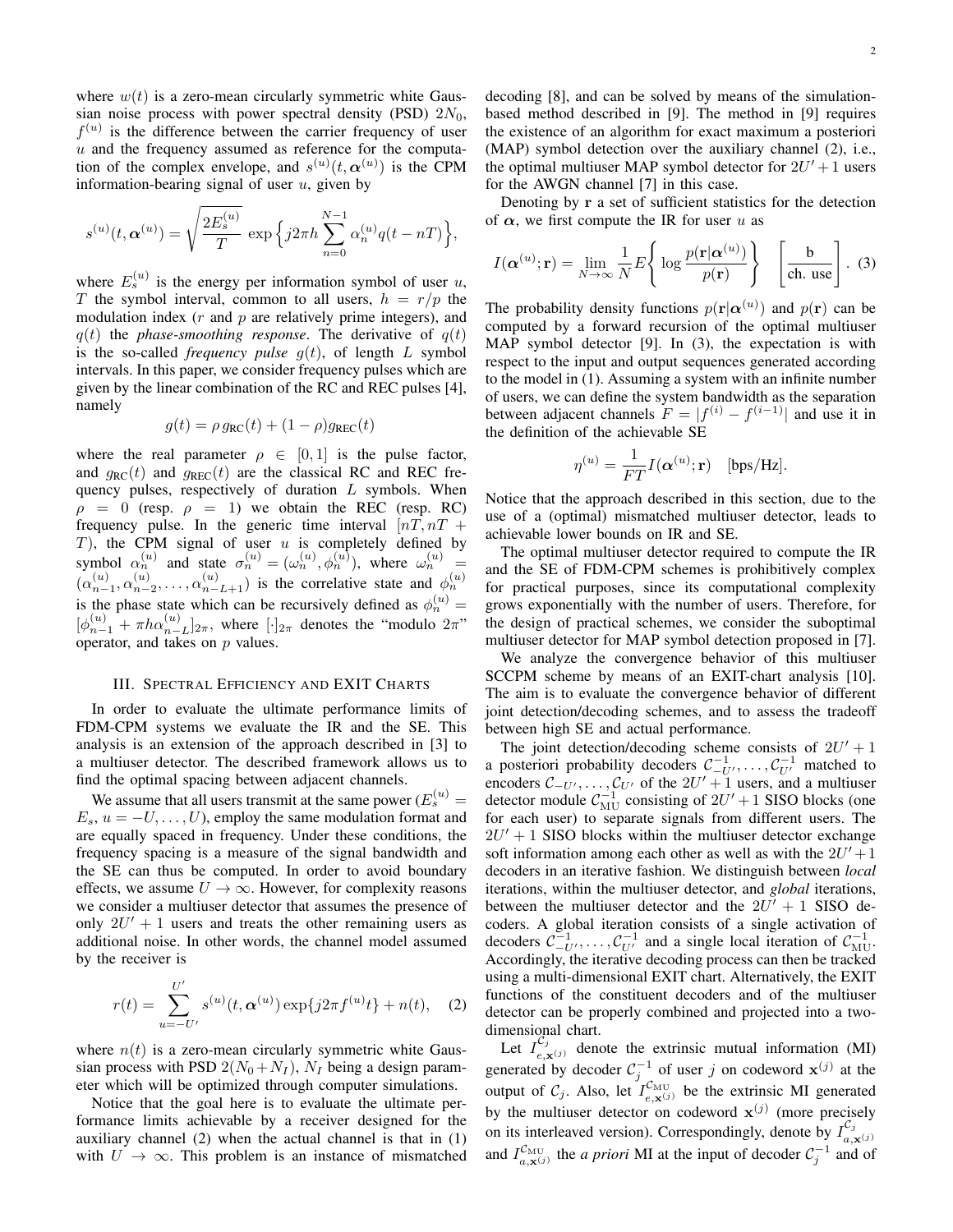$\mathcal{C}_{\text{MU}}^{-1}$ , respectively.  $I_{e, z}^{\mathcal{C}_j}$  $\frac{\mathcal{C}_j}{e, \mathbf{x}^{(j)}}$  is a function of  $I_{a,i}^{\mathcal{C}_j}$  $\frac{C_j}{a, \mathbf{x}^{(j)}},$  while  $I_{e, \mathbf{x}^{(j)}}^{C_{\text{MU}}}$ is a function of  $I_{a,\mathbf{x}^{(j)}}^{C_{\text{MU}}}$  for  $-U' \leq j \leq U'$  and of the channel signal-to-noise ratio (SNR)  $\gamma = E_s/N_0$ :

$$
I_{e,\mathbf{x}^{(j)}}^{C_j} = T_x^{C_j} (I_{a,\mathbf{x}^{(j)}}^{C_j}),
$$
  
\n
$$
I_{e,\mathbf{x}^{(j)}}^{C_{\text{MU}}} = T_x^{C_{\text{MU}}} (I_{a,\mathbf{x}^{(-U')}}, \ldots, I_{a,\mathbf{x}^{(U')}}, C_{\text{MU}}),
$$

Notice that  $I_{a,\mathbf{x}^{(j)}}^{\mathcal{C}_j} = I_{e,\mathbf{x}^{(j)}}^{\mathcal{C}_{MU}}$  and  $I_{a,\mathbf{x}^{(j)}}^{\mathcal{C}_{MU}} = I_{e,\mathbf{x}^{(j)}}^{\mathcal{C}_j}$  $\mathbf{c}_i^{\mathbf{c}_j}$ . Combine now the EXIT functions of encoders  $i \in \{-U', \ldots, U'\}/j$ and of the multiuser detector in a single EXIT function, which we denote by  $I_{e, \mathbf{x}^{(j)}}^{\mathcal{C}_1} = T_x^{\mathcal{C}_1} (I_{a, \mathbf{x}^{(j)}}^{\mathcal{C}_1}, \gamma)$ , where  $I_{a, \mathbf{x}^{(j)}}^{\mathcal{C}_1} = I_{e, a}^{\mathcal{C}_2}$  $\mathbf{e}_{,\mathbf{x}^{(j)}}$ . Now, the iterative process can be tracked by displaying in a single plot the EXIT function of user  $j$ ,  $I_{e, \mathbf{x}^{(j)}}^{c_j} = T_x^{c_j} (I_{a, \mathbf{x}^{(j)}}^{c_j})$ , and the EXIT function  $I_{e, \mathbf{x}^{(j)}}^{\mathcal{C}_1} = T_x^{\mathcal{C}_1} (I_{a, \mathbf{x}^{(j)}}^{\mathcal{C}_1}, \gamma)$ .  $I_{e, \mathbf{x}^{(j)}}^{\mathcal{C}_1}$  can be computed for all values  $0 \le I_{a,\mathbf{x}^{(j)}}^{C_1} \le 1$  by activating all  $2U'$ decoders  $C_{-U'}^{-1}, \ldots, C_{j-1}^{-1}, C_{j+1}^{-1}, \ldots, C_{U'}^{-1}$  and  $C_{MU}^{-1}$  until  $I_{e, \mathbf{x}^{(j)}}^{C_1}$ <br>has converged to a fixed value.

### IV. NUMERICAL RESULTS

Due to lack of space, we consider only binary and quaternary CPM formats. This choice is justified by the need to illustrate the relevant concepts and by the results which show that we can design transmission schemes with very high SE using simple CPMs. We consider binary CPMs with  $h = 1/3$ , and quaternary formats with  $h = 1/4$ . All considered schemes are characterized by a frequency pulse of length two symbol intervals  $(L = 2)$ . The shape of the frequency pulse is specified by means of the pulse factor  $\rho$ .

The following results are obtained by simulating a system with a large number of users and by using a receiver working on the  $2U' + 1$  central ones. Moreover, we consider the performance of the channel with index 0, when the detector takes into account  $U'$  adjacent channels on each side.

Figs. 1 and 2 show the SE as a function of the spacing  $F$  for the considered binary and quaternary CPM formats, respectively. In particular, we compute the achievable SE for a given value of  $E_s/N_0$ , when a multiuser detector for different values of  $U'$  is employed. The curves with  $U' = 0$  refer to the use of a single-user detector. For the binary CPM schemes, we also evaluate the optimal spacing when a detector with  $U' = 1$  is employed; however, the curves are not plotted in Fig. 1 for the sake of clarity. These figures show that for each considered CPM scheme, the multiuser detection strategy allows to achieve a much higher SE than that achievable by the single-user detector. Also, the frequency spacing which maximizes the SE is lower in the multiuser detection case. Moreover, we can also observe that schemes with pulse factor  $\rho$  < 0.5 achieve the highest SE values, showing that the formats in the DVB-RCS2 standard [4], for which  $\rho$  ranges from 0.625 to 0.98, are suboptimal from the SE point of view. Explaining in a  $0.5^{-1}$ <br>  $T_x^{C_j}(I_{\alpha,\mathbf{x}(j)}^{C_j})$ ,  $0$ <br>  $I_{\alpha,\mathbf{x}(j)}^{C_i}$  can be Fig. 1. Bin<br>
vating all 2U' spacing for c<br>
vating all 2U' spacing for  $3$ <br>  $\frac{1}{U}$  until  $I_{e,\mathbf{x}(j)}^{C_i}$  a 3<br>  $\frac{2.6}{U}$  and qua-<br>  $\frac{1$ 

In the following, we consider the optimal modulation formats, corresponding to  $\rho = 0$  for  $M = 2$  (B- $\rho_0$ ) and  $\rho = 0.25$ for  $M = 4$  (Q- $\rho_{0.25}$ ), in the case of multiuser ( $U' > 0$ ) and single-user detection ( $U' = 0$ ), with channel spacing resulting from the previous optimization—we noticed that the optimal spacing only slightly depends on the considered value of SNR. In Fig. 3, we plot the SE as a function of  $E_b/N_0$ , being  $E_b$  the energy per information bit. We first discuss multiuser schemes, and fix the receiver complexity by choosing  $U' = 3$  for the



*FT*Fig. 1. Binary formats: Spectral efficiency as a function of the normalized spacing for different values of  $U'$ , and for  $E_s/N_0 = 10$  dB.



Fig. 2. Quaternary case: Spectral efficiency as a function of the normalized spacing for different values of  $U'$ , and for  $E_s/N_0 = 12$  dB.

binary format and  $U' = 1$  for the quaternary format. Since the MAP detector for the system has a computational complexity which is proportional to  $(pM^L)^{2U'+1}$  [7], the receiver has about the same complexity for both considered schemes. These results show that, with constrained complexity, binary and quaternary formats perform similarly for low values of SE, and that the binary scheme achieves asymptotically a higher SE, whereas it can be shown that without constraints on the receiver complexity the SE (slightly) increases when we go from binary to quaternary formats. Unfortunately, since the mutual information cannot be computed in closed form, there is no way to demonstrate this fact. We can only bring forward numerical evidences.

In the same figure, we compare our optimized schemes with the formats in the DVB-RCS2 standard. In particular, among all formats in the standard we considered the quaternary scheme with  $L = 2$ ,  $h = 1/5$ ,  $\rho = 0.625$ ,  $FT = 0.974$ (DVB-RCS2 mod1) providing the highest SE for high SNR values and the scheme with  $L = 2$ ,  $h = 2/7$ ,  $\rho = 0.75$ ,  $FT = 1.21$  (DVB-RCS2 mod2) providing the highest SE for low to medium SNR values. We can see that, as expected, the multiuser schemes strongly outperform the DVB-RCS2 formats. Moreover, the proposed quaternary scheme based on single-user detection allows achieving SE values higher than those obtained with the DVB-RCS2 formats.

We now consider practical SCCPM schemes by concatenating the CPM modulator with an outer code through a random interleaver. Instead of the optimal multiuser detector,